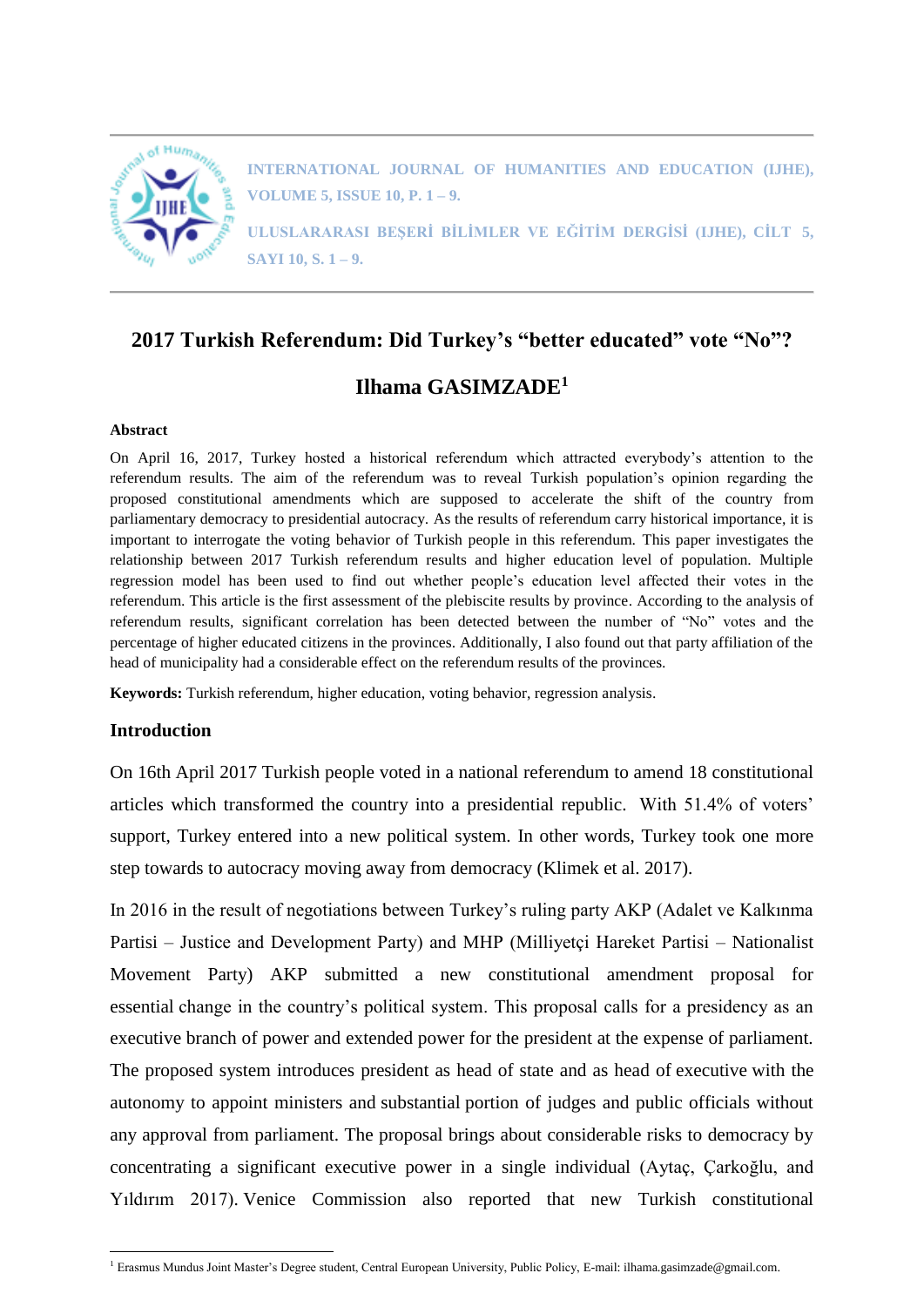amendments grant more power to the president and include substantially reduced checks and balances between the legislature, judiciary and executive (Venice Commission 2017).

The constitutional amendments have changed the way of decision-making and policy-making in the country and it has had major implications on Turkey's national and foreign policies. Given the fact that Turkey has geopolitical importance in the region, the results of the referendum are also important in terms of Turkey's position in international affairs ("Turkish Foreign Policy after the Referendum" 2017). Taking this importance into account I looked at the role of higher educated people in the referendum outcomes who are more likely to consider all costs and benefits of the new system. There are few studies that looked at the voting patterns of Turkish citizens in the referendum (Aytaç, Çarkoğlu, and Yıldırım 2017; Yurtbilir 2018). This paper provides the first assessment of the plebiscite results by province. In doing this, I used Multiple Regression coupled with the Table to visualize the main findings of my analysis.

This study examines the referendum results to find out whether people's education level affected their votes in the referendum. There is a hypothesis received much empirical support that education leads to more democratic politics (Barro 1999; Papaioannou and Siourounis 2008). Referring to these studies, I assume that higher educated people showed no support or less support to the constitutional amendments which are supposed to accelerate the shift of the country from parliamentary democracy to presidential autocracy.

# **Methodology and data**

In order to answer formulated research question, I used quantitative method, namely multiple regression model. Referendum data were obtained from the official website of the Turkish Supreme Election Commission (Supreme Election Commission n.d.) The dataset contains the results of the referendum for each province in the Republic of Turkey. I only focused on the referendum results within Turkey itself, and it does not include election results from polling stations in other countries because characteristics of people eligible for voting were not defined outside of the country.

# *Dependent and independent variables*

The dependent variable is the percentage of "No" votes for constitutional amendments. Independent variable, higher education is measured with the percentage of the population who hold at least Bachelor's degree (people with master's and PhD degree are also included to this number). The dataset about the education level of Turkish people by province is retrieved from the official website of Turkish Statistical Institute (TurkStat n.d.). However, this dataset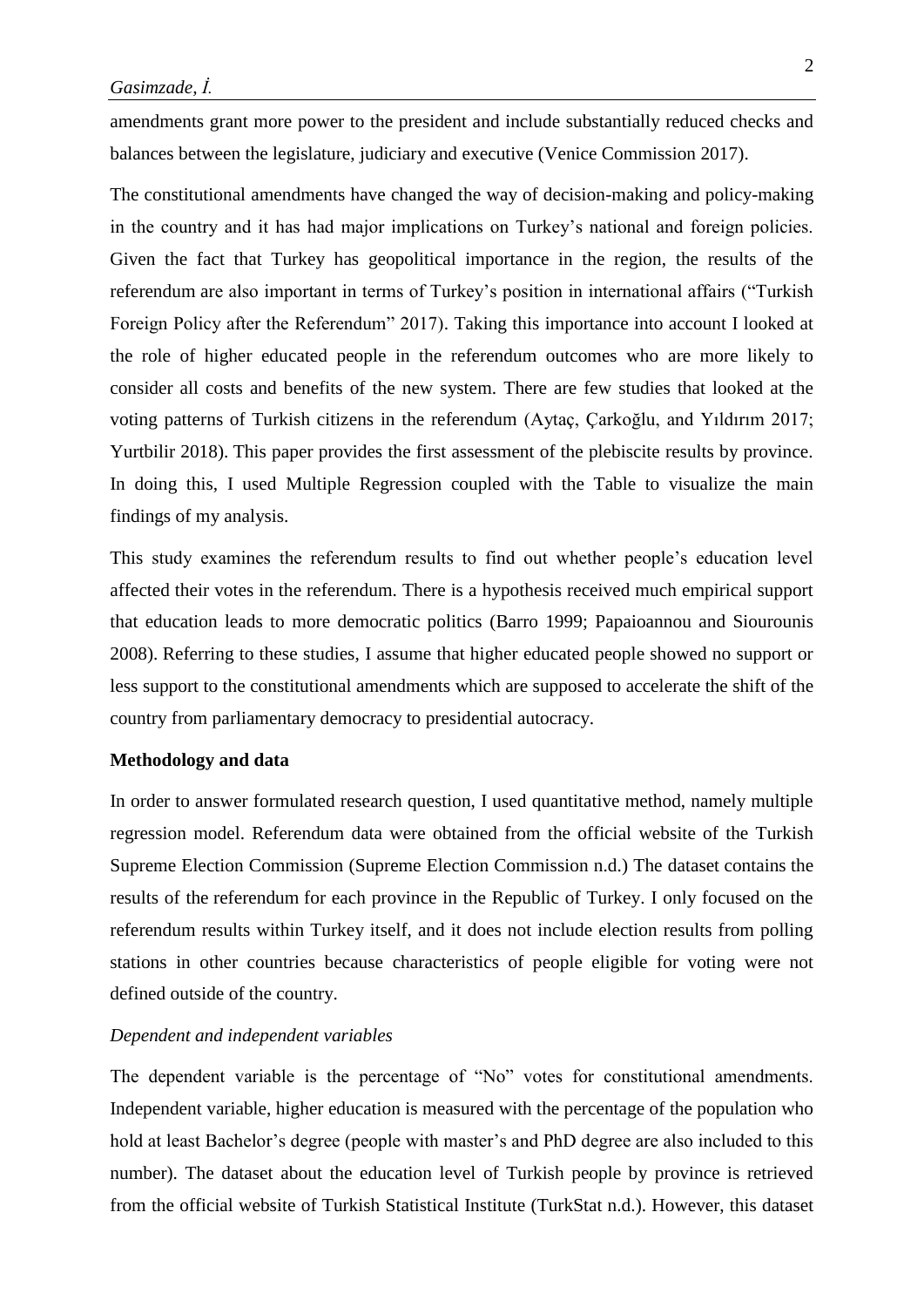presents the number of people with higher education and does not contain the percentage. I used the following formula to convert the numbers into percentage.

$$
HigherEdu\% = \frac{V_n}{E_n} \times 100\%
$$

Where  $V_n$  stands for the number of eligible voters (people above 18),  $E_n$  is the number of higher educated people.

# *Control variables*

Income level, predominant political party, the proportion of young people (aged between 15- 24), unemployment rate and urbanization level in provinces were also included as control variables because earlier studies have shown them to be related to the support for presidentialism in Turkey (Bilgin and Erdoğan 2018). Population's income level is shown with GDP per capita in national currency. The datasets about the income level, unemployment rate and urbanization level by province were obtained from the official website of Turkish Statistical Institute and contain the years of 2014, 2013 and 2014 statistics respectively (TurkStat n.d.).

The results of the municipal election in 2014 was used to define predominant political party in the provinces ("81 ilin belediye başkanları" n.d.). According to the results, the dataset includes Justice and Development Party (Adalet ve Kalkınma Partisi - AKP), Republican's People Party (Cumhuriyyet Halk Partisi), Nationalist Movement Party (Milliyetçi Hareket Partisi - MHP), Peace and Democracy Party (Barış ve Demokrasi Partisi - BDP) or People's Democratic Party (Halkların Demokratik Parisi - HDP)<sup>2</sup> and Independent candidate categorical variables. Political parties were included with five dummies each coded from 1 to 5.

#### **Analysis of referendum results**

 $\overline{a}$ 

The 2017 constitutional referendum was a staggering event in Turkey as it brought about considerable change in Turkish politics. The results of the referendum are also interesting in terms of high-level turnout and distribution of votes across the provinces.

Table 1 presents the descriptive statistics of the referendum results within Turkey. Because of application of compulsory voting in Turkey, turnout rate is not very surprising and quite high (average 86%) comparing to other elections in the world (Taşkin 2015). Overall, 34 provinces

<sup>2</sup> On April 28, 2014 BDP mayors joined Peoples' Democracy Party (HDP)("BDP Lawmakers Join Sister-Party HDP - Turkey News" 2014).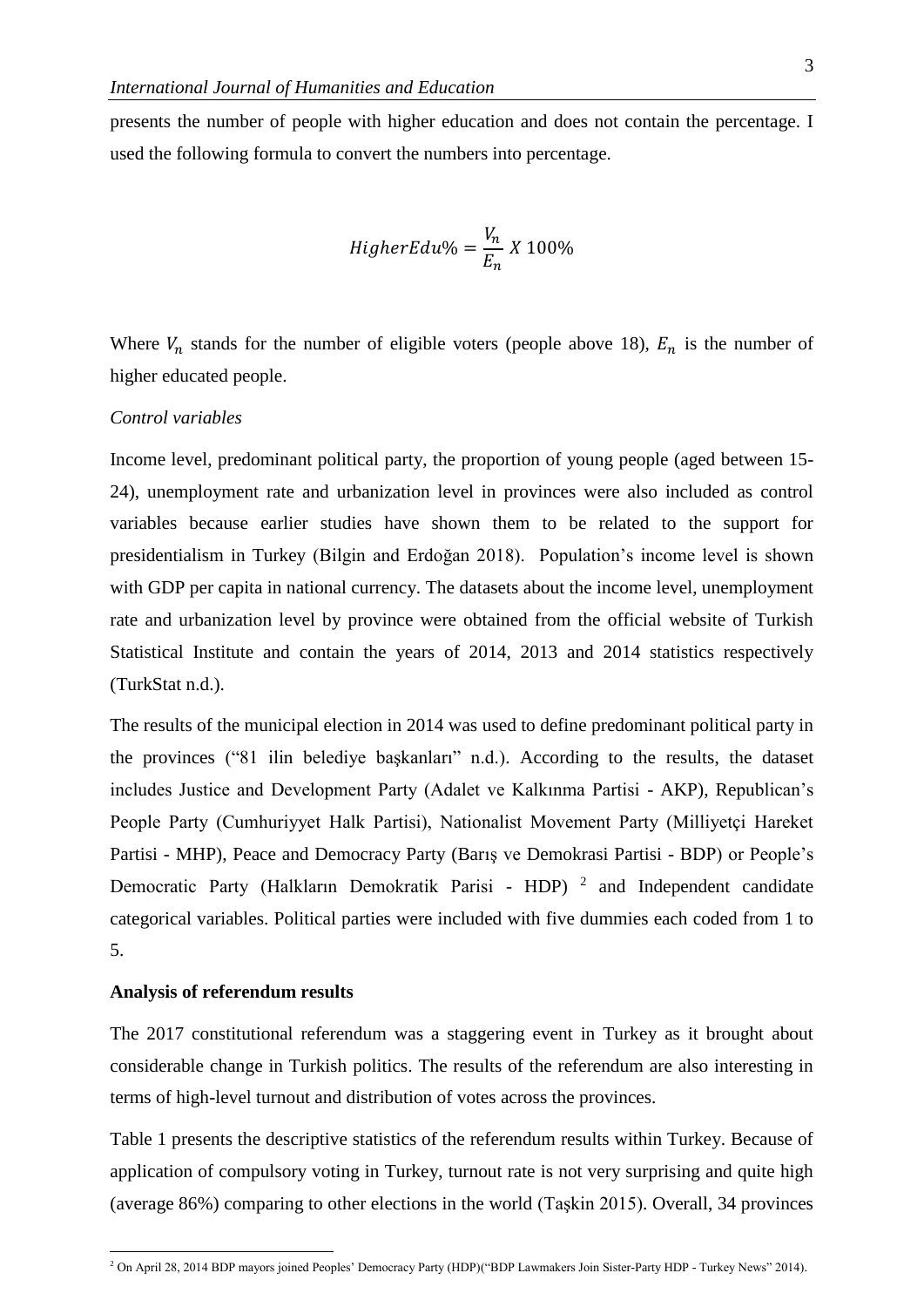voted against the constitutional amendments. Tunceli showed the highest percentage of "No" votes, just over 80% whereas Bayburt recorded a "Yes" vote of 81.70 per cent, the highest in the country (Supreme Election Commission n.d.).

|                | <b>Mean</b> | <b>Std.</b> deviation | <b>Min</b> | <b>Max</b> |
|----------------|-------------|-----------------------|------------|------------|
| <b>Turnout</b> | 86%         | 4.17%                 | 71%        | 91%        |
| Yes            | 54.50%      | 14.33%                | 19.59%     | 81.70%     |
| N <sub>0</sub> | 45.31%      | 14.43%                | 18.30%     | 80.41%     |

**Table 1. Descriptive statistics of 2017 Referendum Results <sup>3</sup>**

Source: Data adapted from Supreme Election Commission.

My assumption was that the dependent variable, the percentage of "No" votes, depends on provincial characteristics, such as education level including the proportion of young people, income level, unemployment rate and urbanization level. In addition, I have also considered people's political party preferences in the provinces. The multiple regressions model can be written as:

No votes<sub>i</sub> =  $\beta_0$ +  $\beta_1$ HigherEdu<sub>i</sub>+  $\beta_2$ Young<sub>i</sub>+  $\beta_3$ Income<sub>i</sub>+  $\beta_4$ Unem<sub>i</sub> +  $\beta_5$ Urban<sub>i</sub>+  $\beta_6$ Party+ $\varepsilon_i$  (1)

Where independent variables are defined as:

- $HigherEdu = percentage of Turkish with higher education qualification$
- Young  $=$  percentage of young people
- Income = Gross Domestic Product per capita
- $Unem = percentage of unemployed Turkish$
- $Urban = percentage of urbanization$

 $\overline{a}$ 

- $Party = preferred$  political party in the provinces
- The subscript *i* stands for each voting area,  $\varepsilon$  is the error term and the coefficient  $\beta_0$  is the constant

To find the relationship between dependent and independent variables, 2 different regressions were performed using Ordinary Least Squares (OLS) in Stata 15.1. Table 2 presents the results of multiple regression of referendum results. The number of observations is the same

<sup>&</sup>lt;sup>3</sup> The means of overall "Yes" and "No" notes are different from the official records. The data used in this paper were obtained from the official website of Turkish Supreme Election Commission. I assume that the difference may stem from the rounding of the numbers.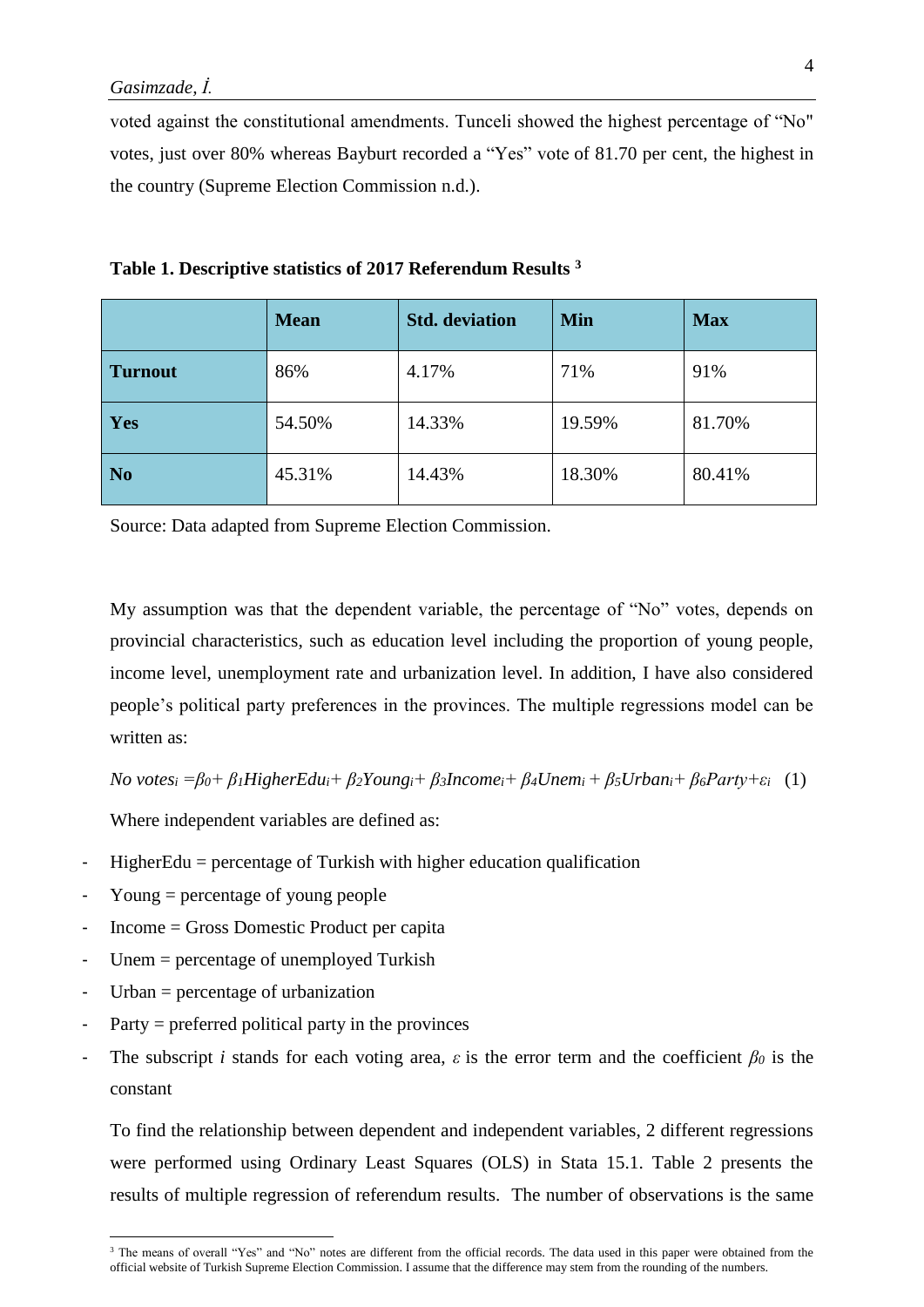for both models. The second column is specified Model (1) mentioned above which includes higher education and related control variables. The first column excludes the prefered political party to test whether adding political parties variable to the full model changes the relation of "No" votes with higher education.

As can be seen in Table 2 including political parties makes a significant difference in the coefficient determinations. In column (1) lower  $R^2(19%)$  shows that the level of predictability of "No" votes from dependent variables is low. In column (2) the greater coefficient determination (63%) signifies the goodness of fit of the model. Adjusted  $\mathbb{R}^2$  proves the significance of the model.

As predicted, *the higher education level of the population* has a positive impact on "No" votes, and relatively greater p-value (0.086) shows that the relationship is statistically significant at 90% confidence level. The coefficient for the higher education level remains positive and the same significance level for both models. In column (2) when I include political party dummy variables, the coefficient decreases, whereas the significance level increases (0.054). In point of fact, provinces with more higher educated people such as Ankara, Istanbul, Izmir and Eskisehir voted "No" which have the percentage of higher education qualification 24,4%, 19,9%, 19,9% and 19,7% respectively. Conversely, in the dataset, we also see the example of provinces with more higher educated people that voted "Yes" (For example, Erzincan) and with less higher education that voted against the amendments (For example, Sirnak).

In column (1) it is seen that *unemployed* Turkish are more likely to vote "No". As "Yes" would consolidate the president's power and weaken the institutions in Turkey ("What Is at Stake in Turkey's Referendum" 2017), the choice of unemployed people who are not satisfied with the existing and consolidating one-man rule is plausible.

My regression analysis found out that there is a strong relationship between referendum results and predominant *political parties* in the provinces. In the regression, my reference category is AKP which was the main supporter of the constitutional amendments in Turkey.

"Yes" campaign was carried out by AKP, MHP, a right-wing and nationalist party and 2 minor parties. However, according to Table 2, MHP partisans voted for "No" in comparison to AKP partisans. The study shows that there was a 'core' partisan group of MHP, who voiced a significant level of opposition to presidentialism (Aytaç, Çarkoğlu, and Yıldırım 2017).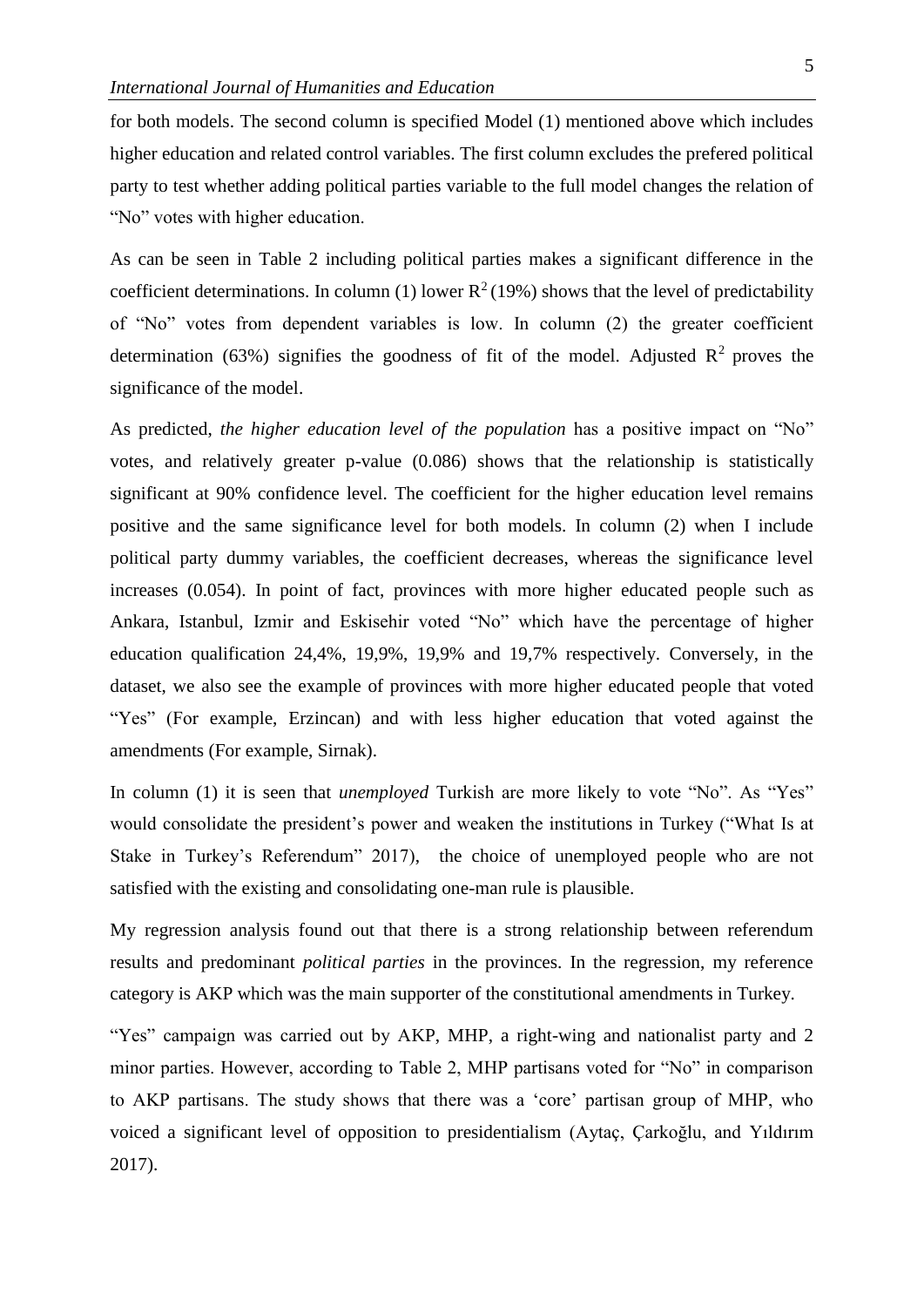| Table 2. Relationship between referendum results and higher<br>education<br>Dependent variable is the percentage of "No" vote |           |             |  |  |  |
|-------------------------------------------------------------------------------------------------------------------------------|-----------|-------------|--|--|--|
|                                                                                                                               |           |             |  |  |  |
| <b>Higher Education</b>                                                                                                       | 1.306*    | 1.088*      |  |  |  |
|                                                                                                                               | (.750)    | (.556)      |  |  |  |
| Young people (%)                                                                                                              | $-.857$   | $-1.742***$ |  |  |  |
|                                                                                                                               | (.727)    | (.616)      |  |  |  |
| GDP per capita                                                                                                                | $-1.766$  | 3.072       |  |  |  |
|                                                                                                                               | (6.306)   | (4.804)     |  |  |  |
| Unemployed rate (%)                                                                                                           | 16.928*** | 2.405       |  |  |  |
|                                                                                                                               | (5.091)   | (4.014)     |  |  |  |
| Urbanization level (%)                                                                                                        | $-8.374$  | $-3.824$    |  |  |  |
|                                                                                                                               | (6.829)   | (4.931)     |  |  |  |
| <b>MHP</b>                                                                                                                    |           | 11.178***   |  |  |  |
|                                                                                                                               |           | (3.723)     |  |  |  |
| <b>CHP</b>                                                                                                                    |           | 14.449***   |  |  |  |
|                                                                                                                               |           | (3.197)     |  |  |  |
| <b>HDP</b>                                                                                                                    |           | 34.837***   |  |  |  |
|                                                                                                                               |           | (4.599)     |  |  |  |
| Independent                                                                                                                   |           | 29.160***   |  |  |  |
|                                                                                                                               |           | (10.859)    |  |  |  |
| <b>Number of Observations</b>                                                                                                 | 81        | 81          |  |  |  |
| $R^2$                                                                                                                         | 0.19      | 0.63        |  |  |  |
| Adjusted $R^2$                                                                                                                | 0.13      | 0.58        |  |  |  |

Notes: Table reports results from OLS regressions. The dependent variable is the share of "No" vote in the referendum. The variable of interest is the percentage of the higher educated population. Political preferences of provinces (AKP, CHP, HDP and Independent) contains dummy variables and reference category is the ruling party, AKP. Coefficients are reported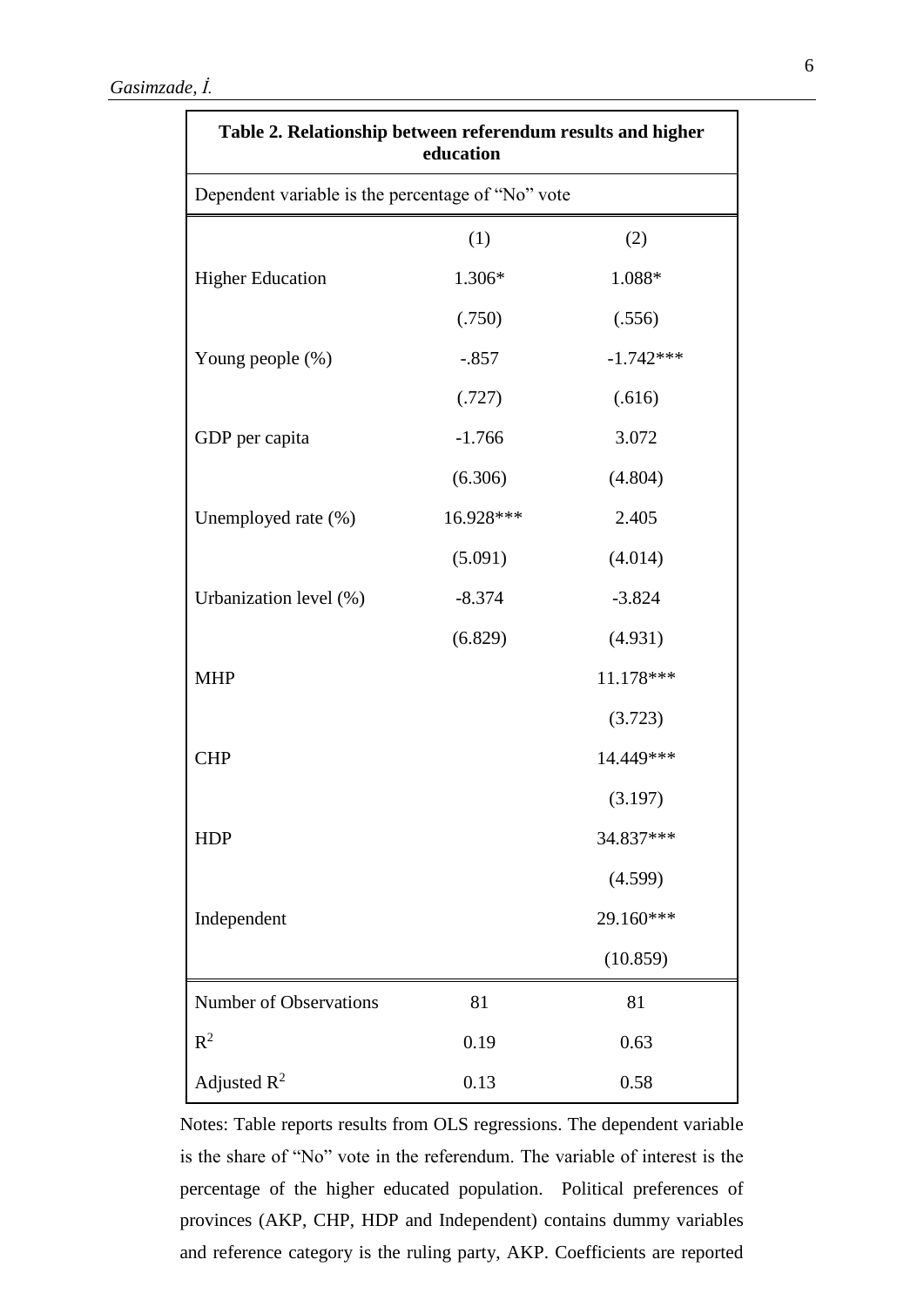with standard errors in brackets. \*\*\*, \*\*, and \* indicate significance at 1%, 5%, and 10% levels.

"No" bloc was composed of CHP, HDP and MHP dissidents. CHP with a social-democratic, secular ideology and HDP with roots in the Kurdish nationalist movement, the most left-wing stance in the Turkish political landscape were the two parties which strongly opposed to the new system (Aytaç, Çarkoğlu, and Yıldırım 2017). Table 2 shows that HDP has a strong positive effect on the percentage of No votes which is statistically significant, and it recorded the highest coefficient among other parties. It is true that the population of the provinces headed by HDP are mostly Kurdish people who think that new constitutional amendments had no benefits or promises for them. HDP was also particularly concerned with the decreasing power of parliament and the increasing power of the president over the legislative and judicial branches (Esen and Gümüşçü 2017), As it can be seen in the table there is a significant relationship between CHP dominated provinces and the percentage of No votes. From the beginning, CHP severely rejected the AKP's claim about the benefits of the presidential system (Aytaç, Çarkoğlu, and Yıldırım 2017). Study based on surveys held in the post-referendum period reports that the voters cast ballots along partisan lines. According to these reports, nearly 90% of AKP voters and almost 30% of MHP supporters were in favor of "Yes,". However, around 95 % of CHP and 90% of HDP supporters chose "No" (Bilgin and Erdoğan 2018). Among the municipalities of the provinces, there are non-partisan mayors. These provinces also showed a strong positive effect on No votes.

Additionally, Table 2 shows that there is an unexpectedly strong relationship between the proportion of young people and No votes. Examining the previous elections reveals that AKP usually gets support from young people. For example, in the 2015 general elections 39% of the young population (aged between 18 and 24) voted for AKP ("Gençler 7 Haziran'da Kime Oy Verdi?" 2015).

# **Conclusion**

In this paper, I tested whether higher education affects voters' support for presidentialism in Turkey. The results presented above challenged assumptions about the relationship between the percentage of "No" votes for constitutional amendments and the proportion of the higher educated population including other control variables in determining popular support for the new political system.

The first important finding is that as expected higher educated people are more likely to vote against the new constitutional amendments. In other words, higher percentage of higher education qualification is associated with a higher percentage of "No" votes. However, this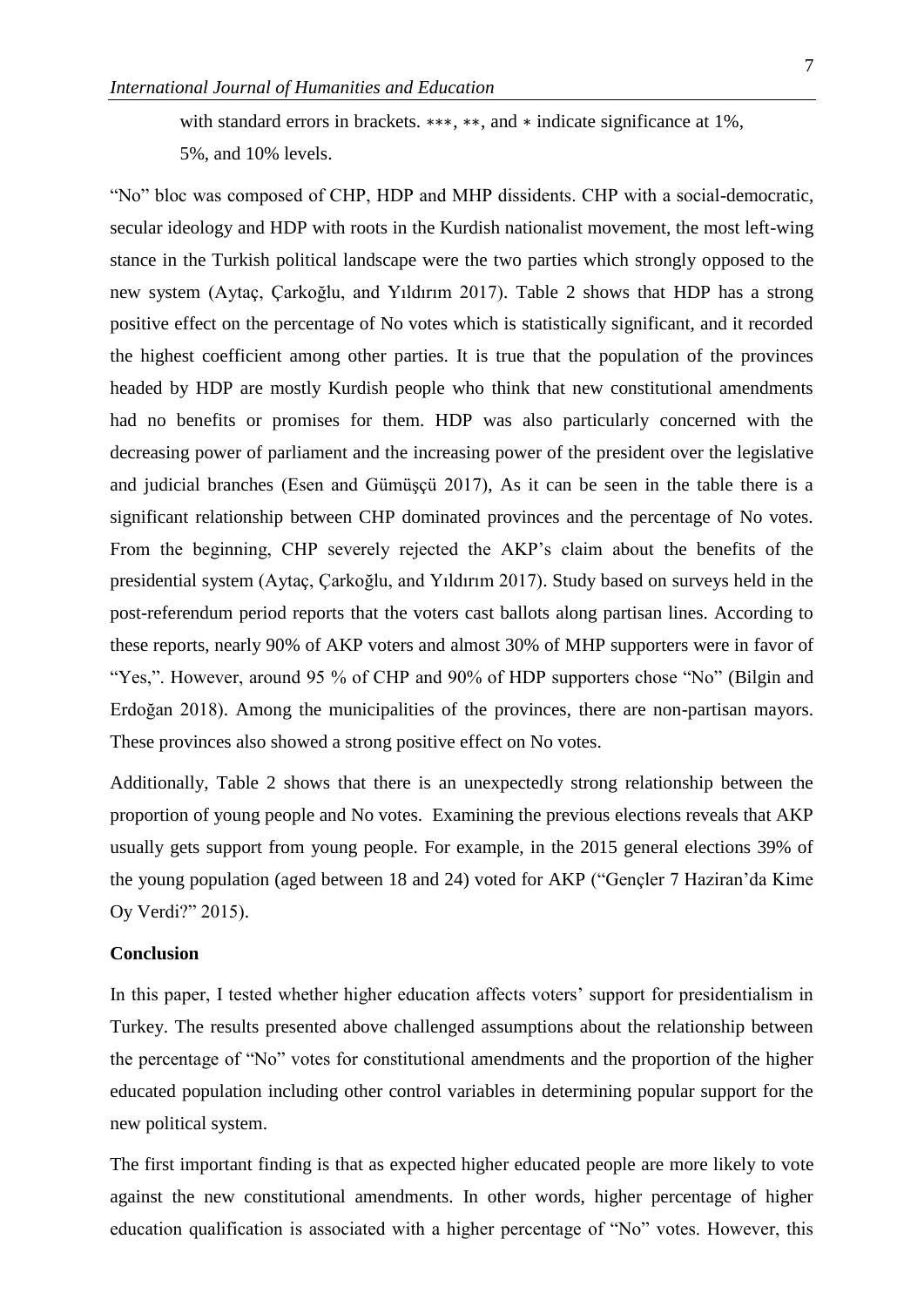should be taken into account that this association is significant at 90% confidence level so that there is a 10% chance of error in this conclusion.

Another important finding is that the No votes are strongly correlated with the preferred political parties. All parties except AKP have a positive effect on "No" votes and it is statistically significant. HDP as a part of "No" bloc campaign has the highest association with the percentage of "No" votes.

The results also presented the clear relationship of unemployment rate and the proportion of young people with "No" votes. Unemployment rate is positively correlated with the percentage of "No" votes, while the percentage of young people has a strong negative effect on "No" votes.

It is probable that there are other variables that are associated with the referendum results such as religiosity. According to Bilgin and Erdogan's survey study (2018) religious voters overwhelmingly supported the proposal. However, this data is not available as the level of religiosity cannot be defined among population. Further research may explore other variables that can be related to the referendum results.

# **Referencess**

- "81 ilin belediye başkanları." n.d. Sabah. Accessed December 12, 2018. https://www.sabah.com.tr/galeri/aktuel/iste-81-ilin-belediye-baskanlari.
- Aytaç, S., Çarkoğlu, A. E. & Yıldırım, K. (2017). "Taking Sides: Determinants of Support for a Presidential System in Turkey." *South European Society and Politics* 22 (1): 1–20. https://doi.org/10.1080/13608746.2017.1280879.
- Barro, R. J. (1999). "Determinants of Democracy." *Journal of Political Economy* 107 (S6): S158–83. https://doi.org/10.1086/250107.
- "BDP Lawmakers Join Sister-Party HDP Turkey News." 2014. Hürriyet Daily News. April 24, 2014. http://www.hurriyetdailynews.com/bdp-lawmakers-join-sister-party-hdp-65671.
- Dikici, B. H. & Erdoğan, E. (2018). "Obscurities of a Referendum Foretold: The 2017 Constitutional Amendments in Turkey." *Review of Middle East Studies* 52 (01): 29– 42. https://doi.org/10.1017/rms.2018.9.
- Esen, B. & Gümüşçü, Ş. 2017. "A Small Yes for Presidentialism: The Turkish Constitutional Referendum of April 2017." *South European Society and Politics* 22 (3): 303–26. https://doi.org/10.1080/13608746.2017.1384341.